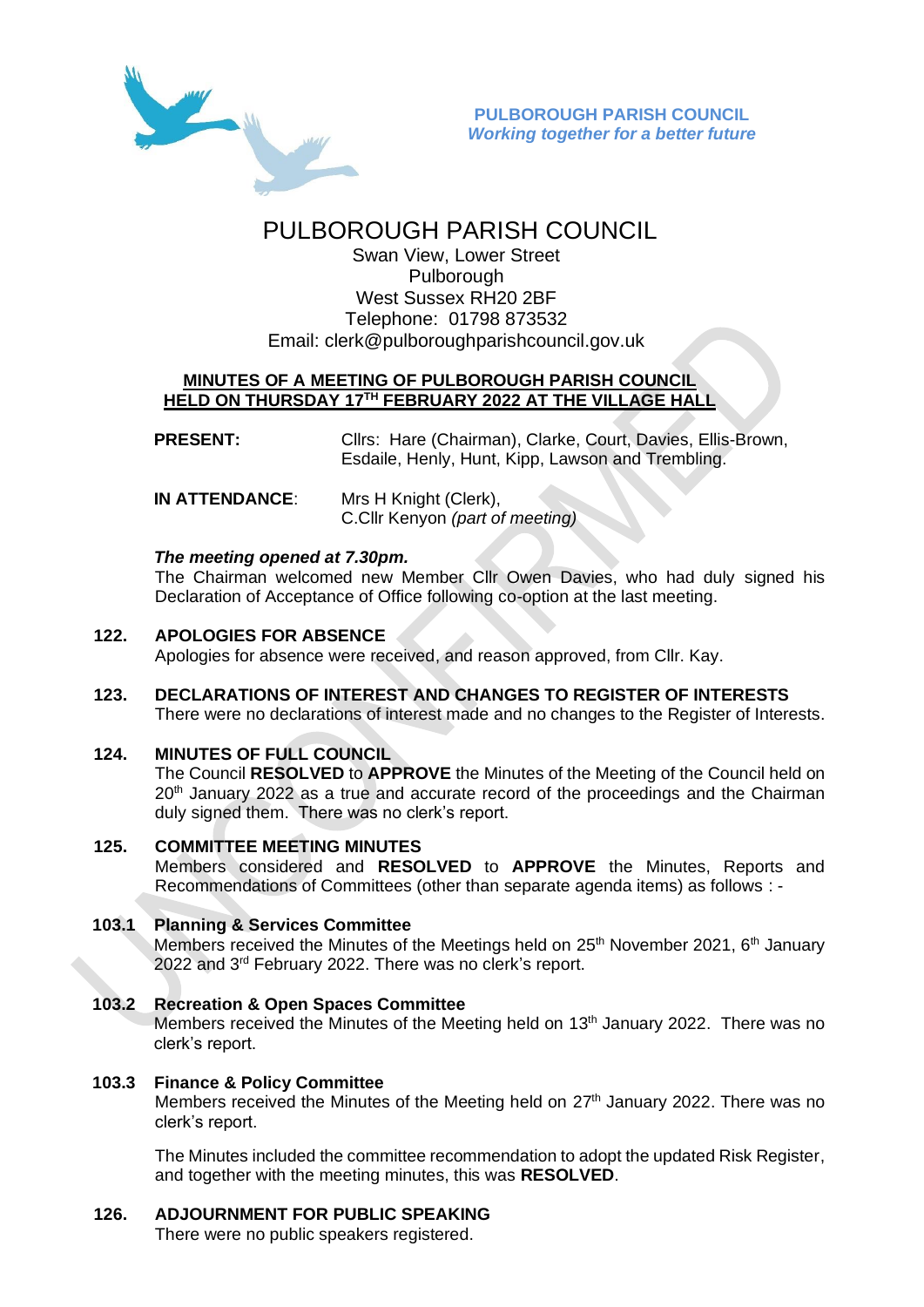### **127. DISTRICT AND COUNTY REPORTS**

D.Cllr Van Der Klugt had sent her apologies due to a prior commitment. D.Cllr Clarke advised that D.Cllr Donnelly was also unable to attend.

D.Cllr Clarke reported on various district matters including the following: The budget had now been set, with a precept increase of 2.9%; Water neutrality continued to be an issue delaying planning matters, still with no clear guidance; TPOs had been placed on trees at Greendene, which may affect the current planning application for that site; HDC had passed a motion supporting the A27 Arundel Bypass; D.Cllr Clarke advised that he would be working on the S106 matters associated with the planning application for the New Place Farm site.

#### **128. DC/21/2129 BROOKFIELDS FOOTPATHS PLANNING APPLICATION**

Cllr Clarke reported on this item, being directly involved at district level. The original scheme included a coherent plan to have a footway connecting Stane Street to the railway footbridge that would be suitable for wheelchair users, pushchairs etc. Instead, a set of steps had been installed by Cala Homes. A system of footpaths along Sinclair Drive was also meant to have been provided, which had not been done. Rather than hold up the whole scheme whilst resolution of the stepped footpath issue was being investigated, HDC proposed de-coupling the planning application into two parts. The Parish Council was being asked to withdraw its committee call-in in its objection to DC/21/2129, which had been due to the issue of the stepped footpath, which would then enable the other footpath matters to be progressed as soon as possible. A third, separate issue was that due to some miscommunications and private land ownership matters, there was now a footpath leading to a fence panel. D.Cllr Clarke was working to resolve this at HDC and WSCC level.

Members had received copies of emails from HDC Major Applications Team Leader setting out the HDC proposal and confirming that the stepped footpath matter would still constitute a breach of planning control, with the clear expectation that a separate application be submitted solely for this footpath, including further information on the preferred step-free alternative. As the development was now largely completed and occupied HDC would like the outstanding footways and dropped kerbs in Sinclair Drive to be installed whilst debate continues regarding the stepped footpath.

#### It was **RESOLVED** that :-

- The call in to committee is withdrawn subject to the step free alternative element of the application still remaining a condition of planning and to form a separate application to resolve the stepped footpath (part b);
- and that the installation of other outstanding items relating to the missing footpaths and dropped kerbs along Sinclair Drive could now proceed (part a).

## **129. CHANGE TO ORDER OF BUSINESS**

C.Cllr Kenyon had arrived during the previous item. With Council approval the Chairman proposed that Cllr Kenyon report on county matters at this point in the meeting – **RESOLVED**.

C.Cllr Kenyon reported on various county matters: She is following up on several points arising from the A29 Stakeholder Group meeting on 24.01.22 and is also liaising with Coldwaltham PC too on the issue of HGVs on the A29. She is supportive of a multi-parish approach on this; Up to £3m has been allocated to provide support for households experiencing financial pressure, separately from the Government's grants for council tax, details available on WSCC website; The budget setting meeting for the following day had been cancelled due to the severe weather warning, and moved to the following week; The Communities and Highways Scrutiny Committee would meet on 24.02.22, focussing particularly on the A27; WSCC Trading Standards is offering to install call-blocking equipment to residents experiencing nuisance calls, details on WSCC website; She will be chairing the Community Local Forum on 17.03.22 if the Parish Council or councillors wished to submit any questions.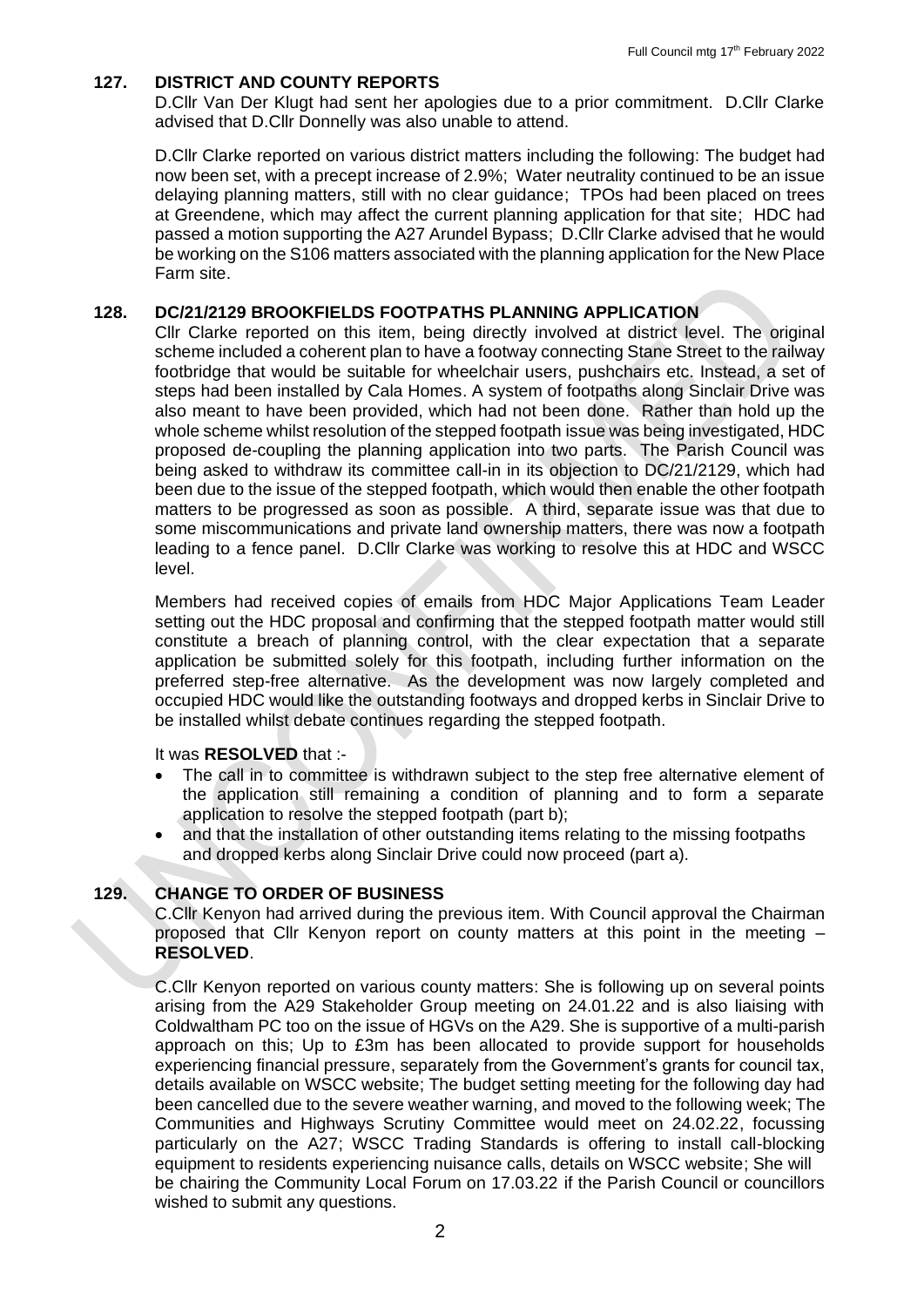#### **130. A29 STAKEHOLDER GROUP MEETING**

Members had received the Notes from the meeting held on 24.01.22. Cllr Clarke reported, as chair of this working group. He advised that it is in essence an update of the previous PPC Transport Plan. One outcome of the recent meeting is that it is worth re-examining the Pigeon Gate Bridge footbridge design; He had forwarded a copy of the original engineering study to WSCC and the HDC engineer, as well as a copy for PPC records, for a calculation of the cost. The working group will reconvene once more data is available, some of which is being worked on by C.Cllr Kenyon. Once data is available, an assessment could be made as to whether the Pigeon Gate Bridge is feasible; If not, an alternative idea is to look at a bridge linking to the New Place Farm site. Costings of either option need to be established to feed into S106 funding available for this.

As a separate but linked point, Cllrs Clarke and Kipp had attended a site meeting on 11.02.22 with Andrew Griffith MP arranged by Coldwaltham PC to review traffic issues on the A29 at Coldwaltham. The MP was supportive and suggested a collective approach be taken. Coldwaltham PC had shared a report of the meeting and Cllr Kipp was in discussion with both Coldwaltham and Fittleworth parish councils. C.Cllr Kenyon had been unable to attend the meeting but was also involved in parish/WSCC discussions.

#### **131. COMMITTEE APPOINTMENTS**

Following their requests, it was **RESOLVED** to appoint Cllr Ellis-Brown to the Recreation & Open Spaces Committee and Cllr Davies to the Planning & Services Committee.

#### **132. SPORTS PAVILION REBUILD / REFURBISHMENT PROJECT**

There was nothing further to report as the water neutrality issuing is holding matters back. Comment was again made that the architect needs to assess the number of water outlets and usage of the new premises and calculate the difference from the current facilities. Cllr Davies advised there are standard forms that can be used. It was **AGREED** that the Clerk would contact him for details and follow up with the architect to move matters forward.

#### **133. NEIGHBOURHOOD WARDENS**

It was noted that unfortunately one of the two new wardens being appointed had subsequently had to withdraw from the process. HDC had urgently reviewed other applications received and were following up on a potentially suitable candidate.

The Clerk confirmed that Ross Phillips had commenced employment that week and was undergoing HDC training as planned. He would be visiting the PPC office the following week in between training sessions, and the Village Market on 26<sup>th</sup> February.

#### **134. CODE OF CONDUCT - AMENDED**

It was **RESOLVED** to adopt the Code of Conduct, as amended and recommended by both HDC and the Council's Finance & Policy Committee.

#### **135. PULBOROUGH NEIGHBOURHOOD PLAN – PROGRESS UPDATE**

There was no further update, as per the previously discussed situation with water neutrality. Further progress is dependent upon HDC discussions and work to move to referendum. The Steering Group and Clerk are in regular contact with HDC neighbourhood plan officers to try to expedite matters as quickly as possible.

#### **136. AGE UK PARTNERSHIP MEETING**

Members noted the invitation to appoint a representative to attend the Age UK West Sussex, Brighton & Hove partnership meeting on Friday 18th March 2022. It was **AGREED** that Cllr Hunt would attend, with a preference for the morning session.

#### **137. ANNUAL PARISH MEETING**

The Clerk asked whether members wished to invite a representative of Sussex Police to attend, as in 2020 (pre-Covid) they had offered to do so. Although this was felt a good idea, the suggestion was made of instead having the formal council meeting with various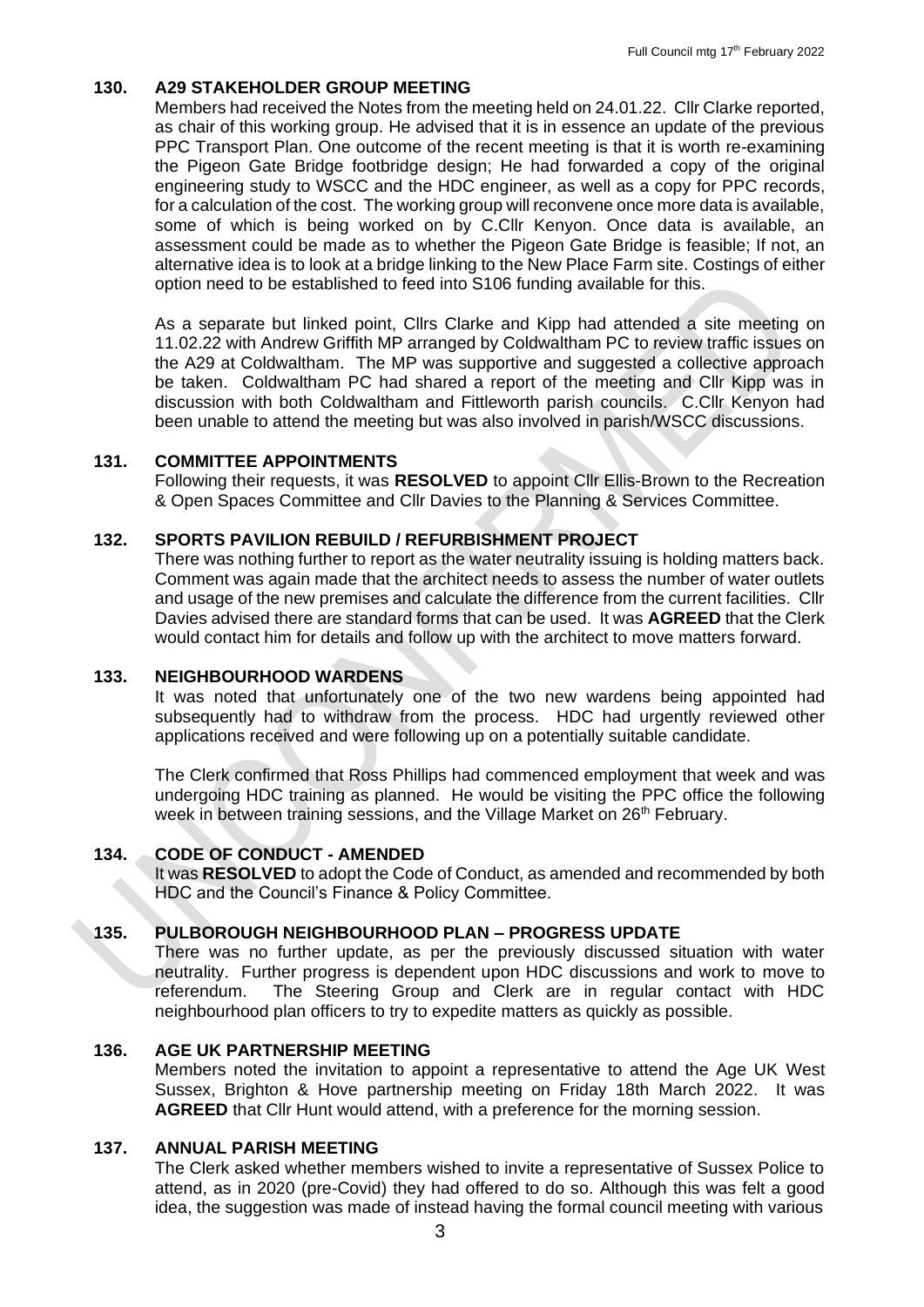local voluntary organisations setting up tables around the room for people to browse and find out more about what was available in Pulborough. The Clerk advised that this would be dependent on the large hall as with social distancing still likely to be desirable, the Rother Hall would not meet capacity. Following some discussion, it was **AGREED** that a small working party be established, membership comprising Cllrs Hunt, Esdaile and Ellis-Brown in liaison with the Clerk, and the Chairman offered to attend if needed or as reserve. As a first point, it was noted that the Clerk would check the availability of the Arun Hall on 12<sup>th</sup> May or an alternative day of that week.

## **138. REPRESENTATIVES ON OUTSIDE BODIES**

Brief reports were provided by those Cllrs representing the Council on outside bodies or meetings:-

- Cllr Hunt reported on the PCP/Rewilding Pulborough project: The trees for Lower Street would be in place on 28.02.22. The project needed donations of pottery shards, and also volunteer teams of 2-3 people per planter.
- Cllr Esdaile reported on her involvement with the Pulborough Rewilding/Ancient Trees project, and a meeting with area tree wardens to co-ordinate common messages.

### **139. CORRESPONDENCE**

The Correspondence was noted (previously circulated to Council) and is attached as Appendix 1.

## **140. CHAIRMAN'S ANOUNCEMENTS AND URGENT MATTERS**

The Chairman advised that Pulborough PCSO Jake O'Donovan was close to finalising some Pulborough sites for a Community Speedwatch group and was now seeking volunteers. The Clerk confirmed that an appeal would be made through council and other local media for anyone interested to contact her to be put in touch with the PCSO.

#### **141. PAYMENTS**

Members had received the list of Payments for Authorisation. It was **RESOLVED** to approve these, detailed below, and that the payments list and invoices be duly signed.

| Payee                            | £         |
|----------------------------------|-----------|
| <b>Pulborough Social Centre</b>  | £41.22    |
| <b>Ricoh UK Ltd</b>              | £294.00   |
| <b>Business Stream</b>           | £7.12     |
| <b>Business Stream</b>           | £371.53   |
| <b>Arbtec Tree Care</b>          | £1,295.00 |
| <b>Fire Risk UK</b>              | £132.00   |
| <b>Kent County Council</b>       | £242.45   |
| <b>Kent County Council</b>       | £239.87   |
| <b>National Westminster Bank</b> | £3.50     |
| <b>Daisy Communication</b>       | £24.59    |

*The meeting closed at 8.25pm.*

……………………………………..Chairman

………………………………………Date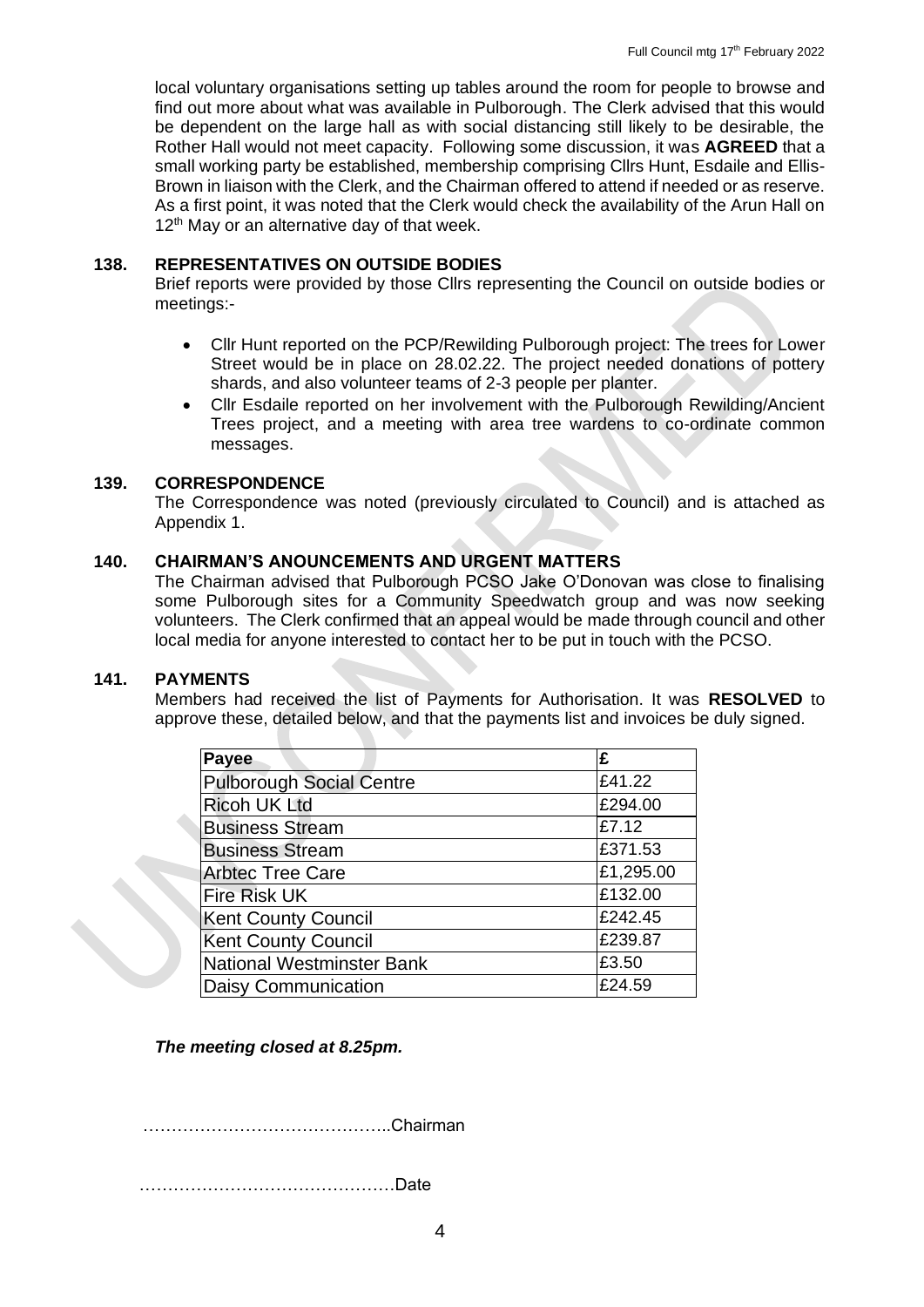## **CORRESPONDENCE** Appendix 1

## **WSCC**

Email 21.01.22 News release – Our budget 2022/23 *(forwarded to Cllrs)*

## **HDC**

- E-news 21.01.22: Cabinet set to approve budget; Shop improvement grants for business owners and landlords; Four new affordable housing units completed; What's on at Horsham Museum *(forwarded to Cllrs).*
- Email 27.01.22: Energy advice/information for parishes Fuel poverty guidance; WWS Green Homes leaflet and mailer *(forwarded to Cllrs and on PPC website).*
- Email 31.01.22: Business Development Economic Development Yearly Report 2021-22.

## **NALC**

- Email news: Chief Executive's Bulletins of 14.01.22, 21.01.22 and 28.01.22 topics include PM's Plan B announcement; Remote meetings; Civility & Respect Project; Platinum Jubilee Celebrations.
- Email 20.01.22 New Year Open Letter from new NALC Chairman Keith Stevens to all Councillors *(Copied to Cllrs)*

## **WSALC**

- Email 17.01.22 copy of email from WSALC CEO to Kemi Badenoch MP, Minister of State at Dept for Levelling Up, Housing and Communities, and all local MPs regarding the issue of remote meetings for town and parish councils *(forwarded to Cllrs)*.
- Email 19.01.22 copy of presentation delivered at recent WSALC Chairs Forum by Dr Collin Hayes from the Campaign for the Protection of Rural Sussex *(forwarded to Cllrs)*
- Email 24.01.22 with link to the first Rural Crime Monthly Update for 2022 *(forwarded to Cllrs)*
- Email 09.02.22 attaching NALC summary of Government's Levelling up the UK White Paper *(forwarded to Cllrs)*

## **HALC**

Agenda for online meeting of HALC on 16.03.22 at 7pm *(forwarded to PPC reps)*

## **Sussex Police**

E-newsletters from The Office of the Sussex Police & Crime Commissioner dated 14.01.22, 21.01.22, 28.01.22 and 04.02.22. Topics include 76 new police officers welcomed to the force; Keeping our communities safe; Pride in local policing and approval of an 83p per month increase for Band D in 222/23 precept for policing portion of council tax; Out and about with Sussex Police.

## **In the Know Alerts**

- Sussex Police Email 01.02.22: Horsham news and appeals.
- Neighbourhood Watch Email 07.02.22: February Our News newsletter *(forwarded to Cllrs)*

# **MP**

Correspondence from and to Andrew Griffith MP and PPC Chairman advising that the Boundary Commission for England has opened booking slots for the public hearings in Crawley; PPC Chairman lan Hare has booked to speak on 14<sup>th</sup> March.

## **PCP**

Minutes of meeting held 19.01.22 *(copied to Cllrs)*